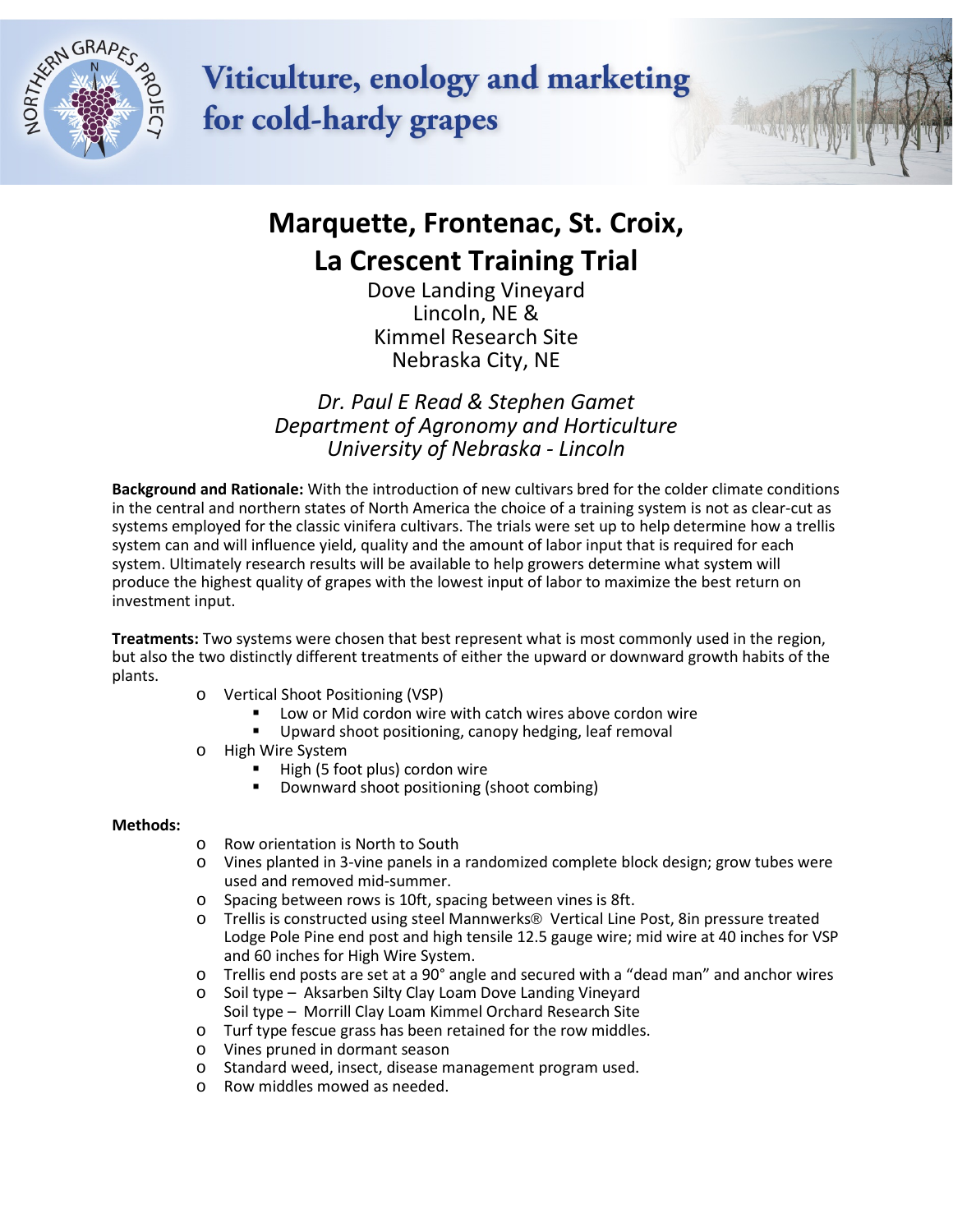Vines were pruned to shoots every 4 to 5 inches with 4 to 5 buds per shoot resulting in 20 to 25 buds per half cordon or 40 to 50 buds per plant. Shoot thinning was not necessary because of herbicide drift issues. Management of the vines was done throughout the growing season. Fruit was collected at véraison and at time of harvest. At harvest, cluster numbers and yield data were collected for each representative block of each cultivar.

**Results:** Seasons 2012 and 2013 the vineyard experienced severe damage from herbicide drift resulting in limited data in many of the cultivars. As a result of these two events the maintenance of the surrounding commercial vineyard was altered to both counteract the negative impact of the herbicide damage and to minimize the possible source of the drift. Because of these choices our data were limited to the cultivars grown on the low wire system (VSP) that wasn't as greatly affected. The high wire system (TWC) plants did not yield reliable data that wouldn't taint the results. We were also forced to drop much of the fruit because of the resulting leaf and shoot damage that occurred.

| Dove Landing Pruning Weight for 2013 |           |      |      |      |      |      |      |      |      | <b>Ave</b><br><b>PW</b> | <b>Ave</b><br><b>PW</b> |           |
|--------------------------------------|-----------|------|------|------|------|------|------|------|------|-------------------------|-------------------------|-----------|
| <b>Pruning</b><br><b>Weights</b>     | kg        | kg   | kg   | kg   | kg   | kg   | kg   | kg   | kg   | kg                      | kg                      | Lbs       |
| <b>St. Croix</b>                     | 0.38      | 0.30 |      |      |      |      |      |      |      |                         | 0.34                    | 0.7       |
| <b>Marquette</b>                     | 0.06      | 0.10 | 0.28 | 0.10 | 0.18 | 0.14 |      |      |      |                         | 0.14                    | 0.3       |
| La Crescent                          | <b>NA</b> |      |      |      |      |      |      |      |      |                         | <b>NA</b>               | <b>NA</b> |
| <b>Frontenac</b>                     | 0.16      | 0.20 |      |      |      |      |      |      |      |                         | 0.18                    | 0.4       |
| <b>Chambourcin</b>                   | <b>NA</b> |      |      |      |      |      |      |      |      |                         | <b>NA</b>               | <b>NA</b> |
| <b>Vidal Blanc</b>                   | 0.08      | 0.18 |      |      |      |      |      |      |      |                         | 0.13                    | 0.3       |
| <b>Sabrevois</b>                     | 0.48      | 0.44 | 0.34 | 0.34 | 0.36 | 0.54 |      |      |      |                         | 0.42                    | 0.9       |
| Seyval/101-14                        | 0.14      | 0.16 | 0.06 | 0.08 | 0.02 | 0.14 | 0.15 |      |      |                         | 0.11                    | 0.2       |
| <b>Valiant/101-14</b>                | 0.10      | 0.22 | 0.26 | 0.18 | 0.10 | 0.21 |      |      |      |                         | 0.18                    | 0.4       |
| <b>MN 1189</b>                       | 0.08      | 0.06 |      |      |      |      |      |      |      |                         | 0.07                    | 0.2       |
| <b>MN 1220</b>                       | 0.28      | 0.52 | 0.20 | 0.44 | 0.08 | 0.02 | 0.02 | 0.14 | 0.16 | 0.16                    | 0.20                    | 0.4       |
| <b>MN 1235</b>                       | 0.20      | 0.14 | 0.08 | 0.10 |      |      |      |      |      |                         | 0.13                    | 0.3       |
| <b>MN 1258</b>                       | 0.16      | 0.16 | 0.26 | 0.04 | 0.12 | 0.24 | 0.14 | 0.12 |      |                         | 0.16                    | 0.4       |

#### **Table 1. Dove Landing Vineyard 2013 Pruning Weight**

*Cultivars listed other than St. Croix, Marquette, La Crescent and Frontenac are for comparison.*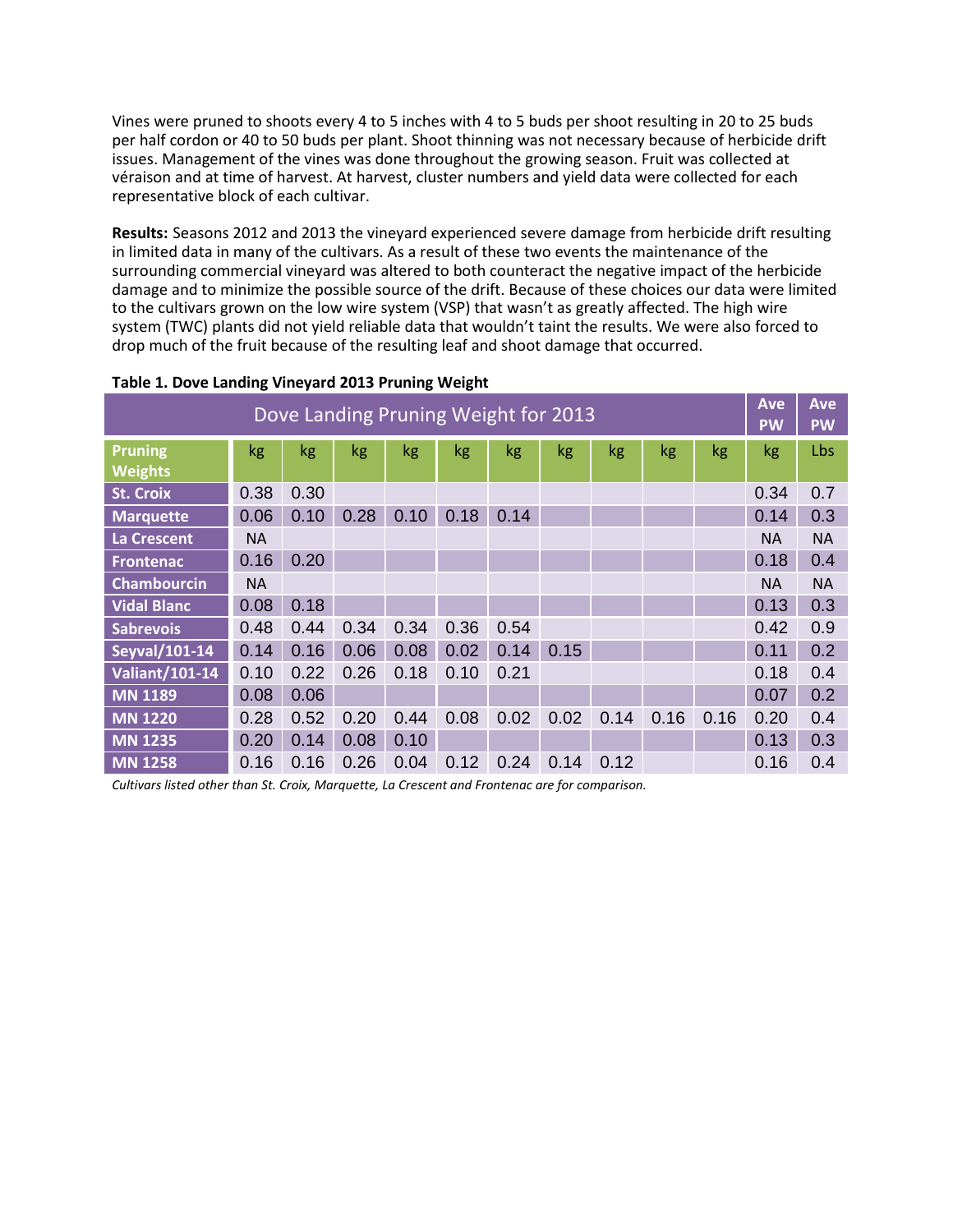|                       | <b>Insect</b> | <b>Herbicide</b> | Leaf Spot | <b>Black Rot</b> | <b>Phylloxera</b> |  |
|-----------------------|---------------|------------------|-----------|------------------|-------------------|--|
| <b>St. Croix</b>      | 2.7           | 4.0              | 3.7       | 4.3              | 3.8               |  |
| <b>Marquette</b>      | 2.3           | 3.5              | 4.0       | 4.0              | 5.0               |  |
| <b>La Crescent</b>    | <b>NA</b>     | <b>NA</b>        | <b>NA</b> | <b>NA</b>        | <b>NA</b>         |  |
| <b>Frontenac</b>      | 2.8           | 4.0              | 3.7       | 3.8              | 4.0               |  |
| <b>Chambourcin</b>    | 3.0           | 4.7              | 3.7       | 4.0              | 5.0               |  |
| <b>Vidal Blanc</b>    | 2.8           | 4.5              | 3.7       | 4.7              | 4.7               |  |
| <b>Sabrevois</b>      | 2.8           | 3.8              | 4.7       | 5.0              | 5.0               |  |
| Seyval/101-14         | 2.7           | 4.3              | 4.0       | 4.0              | 5.0               |  |
| <b>Valiant/101-14</b> | <b>NA</b>     | <b>NA</b>        | <b>NA</b> | <b>NA</b>        | <b>NA</b>         |  |
| <b>MN 1189</b>        | 2.5           | 3.0              | 4.0       | 5.0              | 5.0               |  |
| <b>MN 1220</b>        | 3.1           | 3.8              | 3.5       | 3.8              | 3.9               |  |
| <b>MN 1235</b>        | 1.8           | 2.8              | 3.3       | 4.3              | 4.3               |  |
| <b>MN 1258</b>        | 3.0           | 4.0              | 3.7       | 3.3              | 5.0               |  |
| <b>Field Ave</b>      | 2.66          | 3.81             | 3.74      | 4.08             | 4.62              |  |

#### **Table 2. Dove Landing Vineyard Plant Evaluation: Disease and Other Problems**

*Ratings 1 thru 5 with 1 being the worst and 5 showing no signs of problems*

**2013:** Rainfall amounts were above average for the first 5 and half months of the year and then we went for four weeks with no rain. This caused a number of problems. One being not able to get a timely fungicide spray on and with the reduced sun exposure and herbicide damage the plants didn't grow as much as they should have.

**Diseases:** Data were taken on Leaf Spot and Black Rot. Phomopsis and Anthracnose could also be seen.

**Insects:** Insects that caused the most damage were white fly and leaf hoppers. Leaf Phylloxera was present but not in damaging amounts.

**Borer Damage:** Of the 228 plants in the research planting 143 were observed to have some level of borer infestation. So 62.7% of the research plot is infested at some level with borer damage. The main reason for this infestation is the reluctance of the vineyard owner to burn the last two years prunings

### **Table 3. 2013 Harvest Weights and Cluster Counts – Dove Landing Vineyard**

| 2013 Harvest Weights and Cluster Counts |                |                  |                       |                            |  |  |  |  |  |
|-----------------------------------------|----------------|------------------|-----------------------|----------------------------|--|--|--|--|--|
| <b>Cultivar</b>                         | Ave Weight/Rep | Ave Weight/Plant | Ave<br>Weight/Cluster | Ave Cluster<br>Count/Plant |  |  |  |  |  |
| <b>MN 1235</b>                          | 22.5 lbs       | 3.8 lbs          | 0.122 lbs             | 31.3                       |  |  |  |  |  |
| <b>Frontenac</b>                        | 40.3 lbs       | $6.7$ lbs        | 0.197 lbs             | 32.5                       |  |  |  |  |  |
| <b>St Croix</b>                         | 40.6 lbs       | $6.8$ lbs        | 0.152 lbs             | 49.3                       |  |  |  |  |  |
| <b>MN 1220</b>                          | 34.6 lbs       | 5.8 lbs          | 0.116 lbs             | 25.1                       |  |  |  |  |  |
| <b>Marquette</b>                        | 09.3 lbs       | $1.6$ lbs        | 0.098 lbs             | 17.2                       |  |  |  |  |  |
| <b>Sabrevois</b>                        | 24.2 lbs       | $4.0$ lbs        | 0.099 lbs             | 37.3                       |  |  |  |  |  |
| <b>Frontenac Gris</b>                   | 32.1 lbs       | 5.3 lbs          | 0.178 lbs             | 30.0                       |  |  |  |  |  |
| La Crescent                             | 23.6 lbs       | 3.9 lbs          | 0.145 lbs             | 27.2                       |  |  |  |  |  |